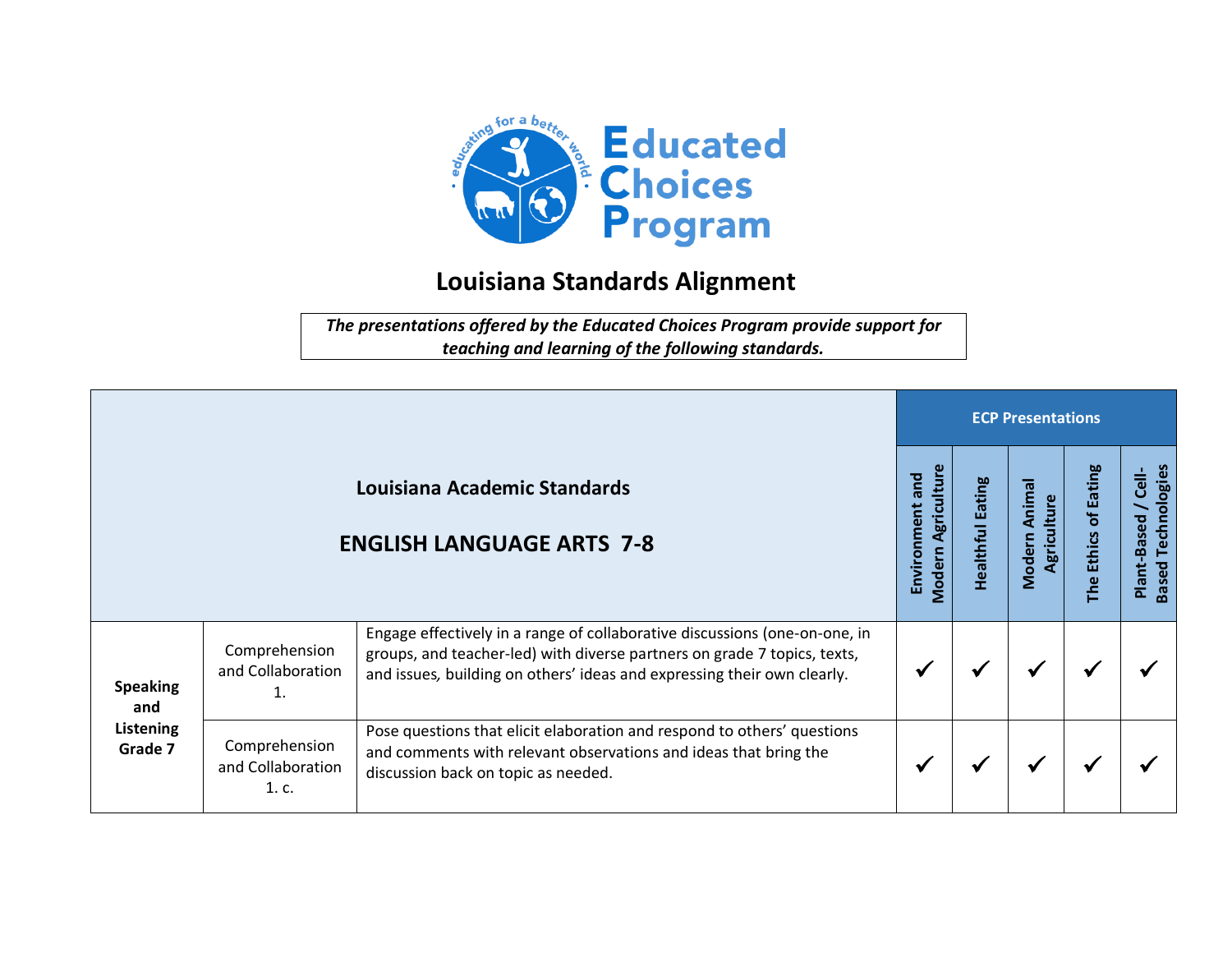| <b>Speaking</b><br>and<br>Listening<br>Grade 7         | Comprehension<br>and Collaboration<br>2.    | Analyze the main ideas and supporting details presented in diverse media<br>and formats (e.g., visually, quantitatively, orally) and explain how the ideas<br>clarify a topic, text, or issue under study.                        |  |  |  |
|--------------------------------------------------------|---------------------------------------------|-----------------------------------------------------------------------------------------------------------------------------------------------------------------------------------------------------------------------------------|--|--|--|
|                                                        | Comprehension<br>and Collaboration<br>3.    | Delineate a speaker's argument and specific claims, evaluating the<br>soundness of the reasoning and the relevance and sufficiency of the<br>evidence.                                                                            |  |  |  |
| <b>Speaking</b><br>and<br><b>Listening</b><br>Grades 8 | Comprehension<br>and Collaboration<br>1.    | Engage effectively in a range of collaborative discussions (one-on-one, in<br>groups, and teacher-led) with diverse partners on grade 8 topics, texts,<br>and issues, building on others' ideas and expressing their own clearly. |  |  |  |
|                                                        | Comprehension<br>and Collaboration<br>1. c. | Pose questions that connect the ideas of several speakers and respond to<br>others' questions and comments with relevant evidence, observations,<br>and ideas.                                                                    |  |  |  |
|                                                        | Comprehension<br>and Collaboration<br>1. d. | Acknowledge new information expressed by others, and, when warranted,<br>qualify or justify their own views in light of the evidence presented.                                                                                   |  |  |  |
|                                                        | Comprehension<br>and Collaboration<br>2.    | Analyze the purpose of information presented in diverse media and<br>formats (e.g., visually, quantitatively, orally) and evaluate the motives<br>(e.g., social, commercial, political) behind its presentation.                  |  |  |  |
|                                                        | Comprehension<br>and Collaboration<br>3.    | Delineate a speaker's argument and specific claims, evaluating the<br>soundness of the reasoning and relevance and sufficiency of the evidence<br>and identifying when irrelevant evidence is introduced.                         |  |  |  |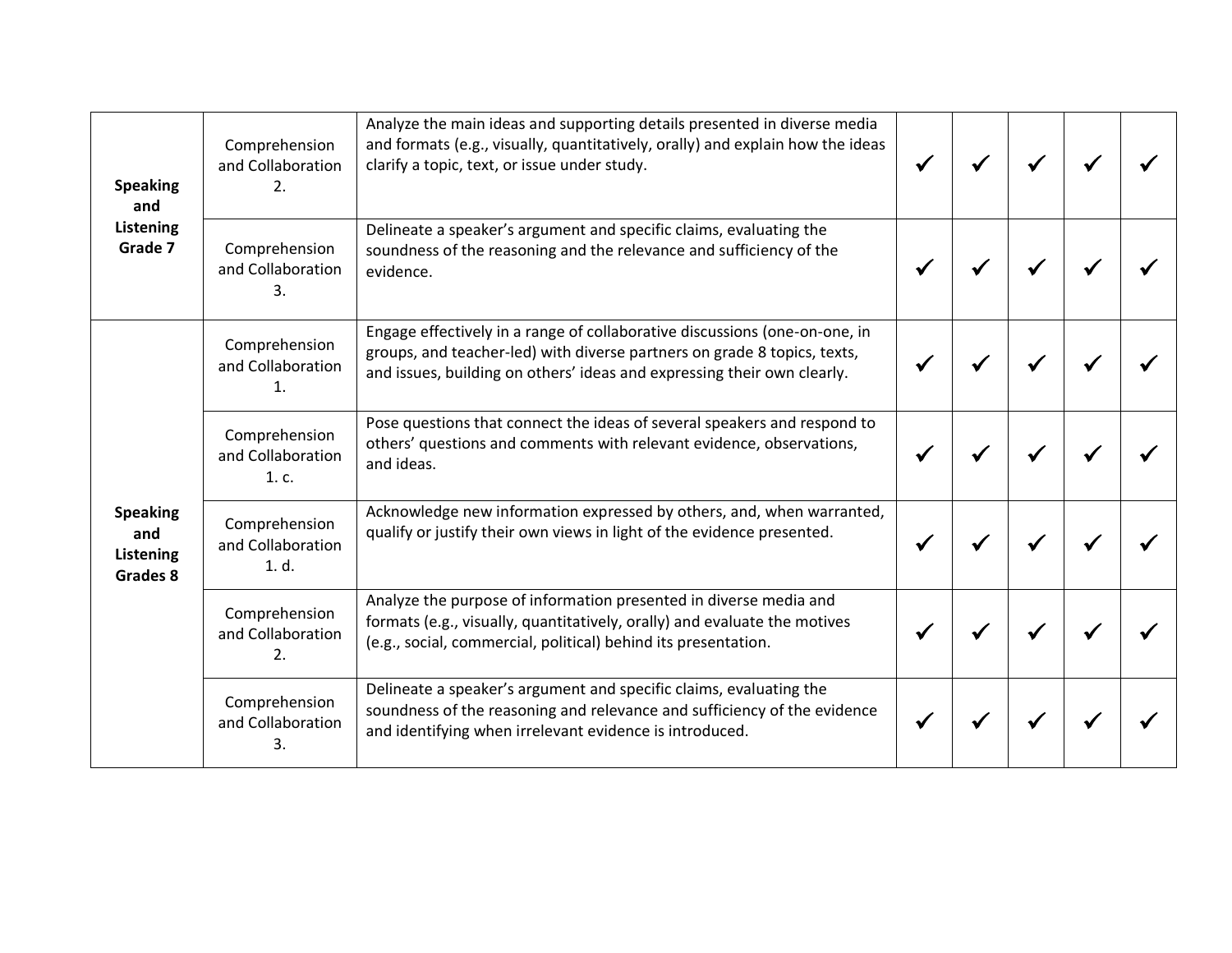|                                                                            |           |                                                                                                                                                                                                                         |                                       | <b>ECP Presentations</b> |                              |                      |                                          |  |  |  |
|----------------------------------------------------------------------------|-----------|-------------------------------------------------------------------------------------------------------------------------------------------------------------------------------------------------------------------------|---------------------------------------|--------------------------|------------------------------|----------------------|------------------------------------------|--|--|--|
|                                                                            |           | Louisiana Academic Standards<br><b>HEALTH 7-8</b>                                                                                                                                                                       | Environment and Modern<br>Agriculture | Healthful Eating         | Modern Animal<br>Agriculture | The Ethics of Eating | Plant-Based / Cell-Based<br>Technologies |  |  |  |
| Grade 7:<br><b>Health</b><br><b>Promotion</b><br>and Disease<br>Prevention | $1-M-2.1$ | Explain the importance of assuming responsibility for personal health<br>behaviors.                                                                                                                                     |                                       | ✔                        |                              | ✔                    |                                          |  |  |  |
|                                                                            | $1-M-3.1$ | Describe the benefits of and barriers to practicing healthy behaviors<br>(e.g., sexual abstinence, avoiding substance abuse, practicing good<br>nutrition).                                                             |                                       | $\checkmark$             |                              | ✔                    |                                          |  |  |  |
| Grade 7:<br><b>Influence</b>                                               | $2-M-1.1$ | Describe how peers influence healthy and unhealthy behaviors.                                                                                                                                                           |                                       | $\checkmark$             |                              |                      |                                          |  |  |  |
|                                                                            | $2-M-1.2$ | Analyze how the community can affect personal health practices and<br>behaviors.                                                                                                                                        |                                       | $\checkmark$             |                              |                      |                                          |  |  |  |
|                                                                            | $2-M-3.1$ | Identify the difference between external and internal influences.                                                                                                                                                       | $\checkmark$                          | ✔                        | ✔                            |                      |                                          |  |  |  |
|                                                                            | $2-M-3.2$ | Discuss how individual values and beliefs affect personal decisions to<br>engage in healthy and unhealthy behaviors (e.g., eating and exercising<br>habits, engaging in sexual risk behaviors and choosing abstinence). | $\checkmark$                          |                          |                              |                      |                                          |  |  |  |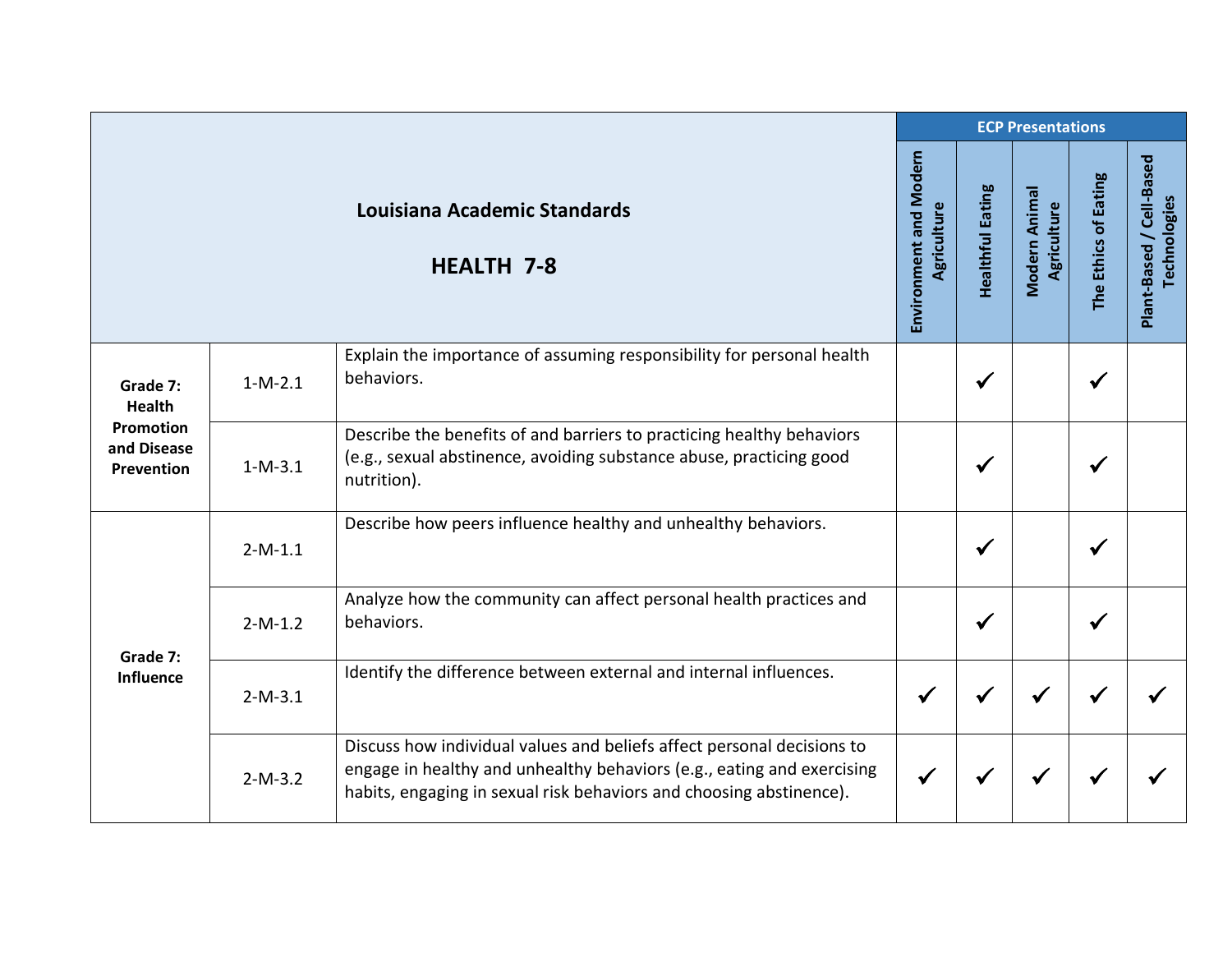| Grade 7:<br>Decision-<br><b>Making Skills</b>                       | $5-M-1.2$ | Determine barriers that can hinder healthy decision-making.                                                                                                                  |              | $\checkmark$ | $\checkmark$ |  |
|---------------------------------------------------------------------|-----------|------------------------------------------------------------------------------------------------------------------------------------------------------------------------------|--------------|--------------|--------------|--|
|                                                                     | $5-M-2.2$ | Predict the short- and long-term consequences of healthy and<br>unhealthy choices (abstinence, sexual risk behaviors, alcohol and<br>tobacco use, exercise, healthy eating). |              | $\checkmark$ |              |  |
| Grade 7:<br><b>Goal-Setting</b><br><b>Skills</b>                    | $7-M-1.1$ | Identify common barriers to making healthy choices.                                                                                                                          |              | $\checkmark$ | ✔            |  |
|                                                                     | $7-M-1.2$ | Problem-solve how to overcome obstacles to making healthy choices.                                                                                                           |              | $\checkmark$ | $\checkmark$ |  |
| Grade 7:<br><b>Goal-Setting</b><br><b>Skills</b>                    | $7-M-1.3$ | Explain the importance of assuming responsibility for personal health<br>behaviors.                                                                                          | $\checkmark$ |              |              |  |
| Grade 8:<br><b>Health</b><br>Promotion<br>and Disease<br>Prevention | $1-M-1.1$ | Explain how healthy and unhealthy behaviors impact various body<br>systems.                                                                                                  |              | $\checkmark$ | √            |  |
|                                                                     | $1-M-1.3$ | Explore the relationship of nutrients to physical, intellectual,<br>emotional, and social health.                                                                            |              | $\checkmark$ | $\checkmark$ |  |
|                                                                     | $1-M-4.1$ | Identify the causes, symptoms, treatment and prevention of various<br>diseases and disorders.                                                                                |              | ✔            | ✔            |  |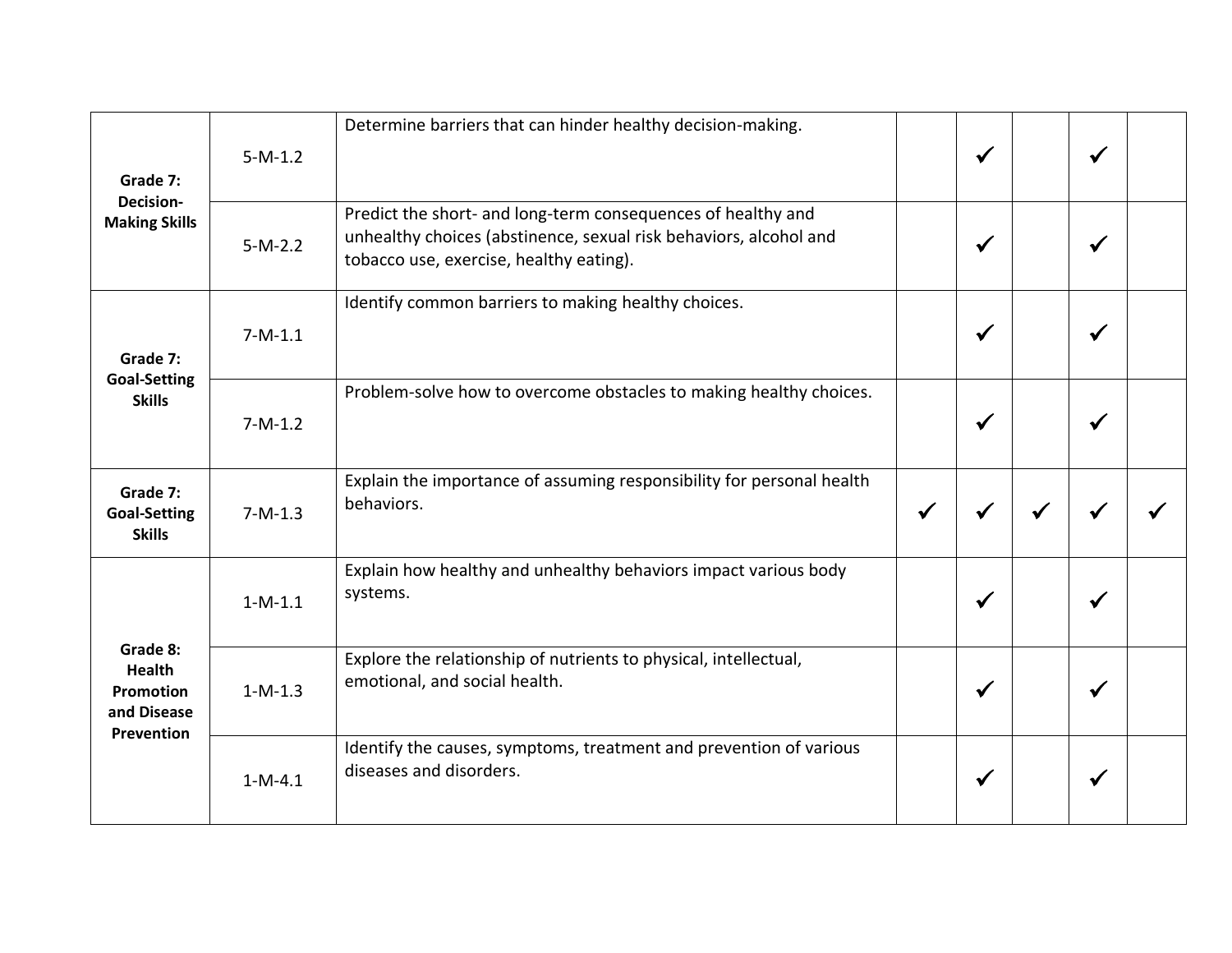| Grade 8:<br><b>Influence</b>                          | $2-M-1.1$ | Explain how the perceptions of cultural and peer norms influence<br>healthy and unhealthy behaviors. | $\mathbf{v}$ |  |  |
|-------------------------------------------------------|-----------|------------------------------------------------------------------------------------------------------|--------------|--|--|
| Grade 8:<br><b>Access Valid</b><br><b>Information</b> | $4-M-2.1$ | Problem-solve situations with help from trusted adults and community<br>professionals.               |              |  |  |
| Grade 8:<br><b>Decision-</b><br><b>Making Skills</b>  | $5-M-2.1$ | Analyze the positive and negative consequences of a health-related<br>decision.                      |              |  |  |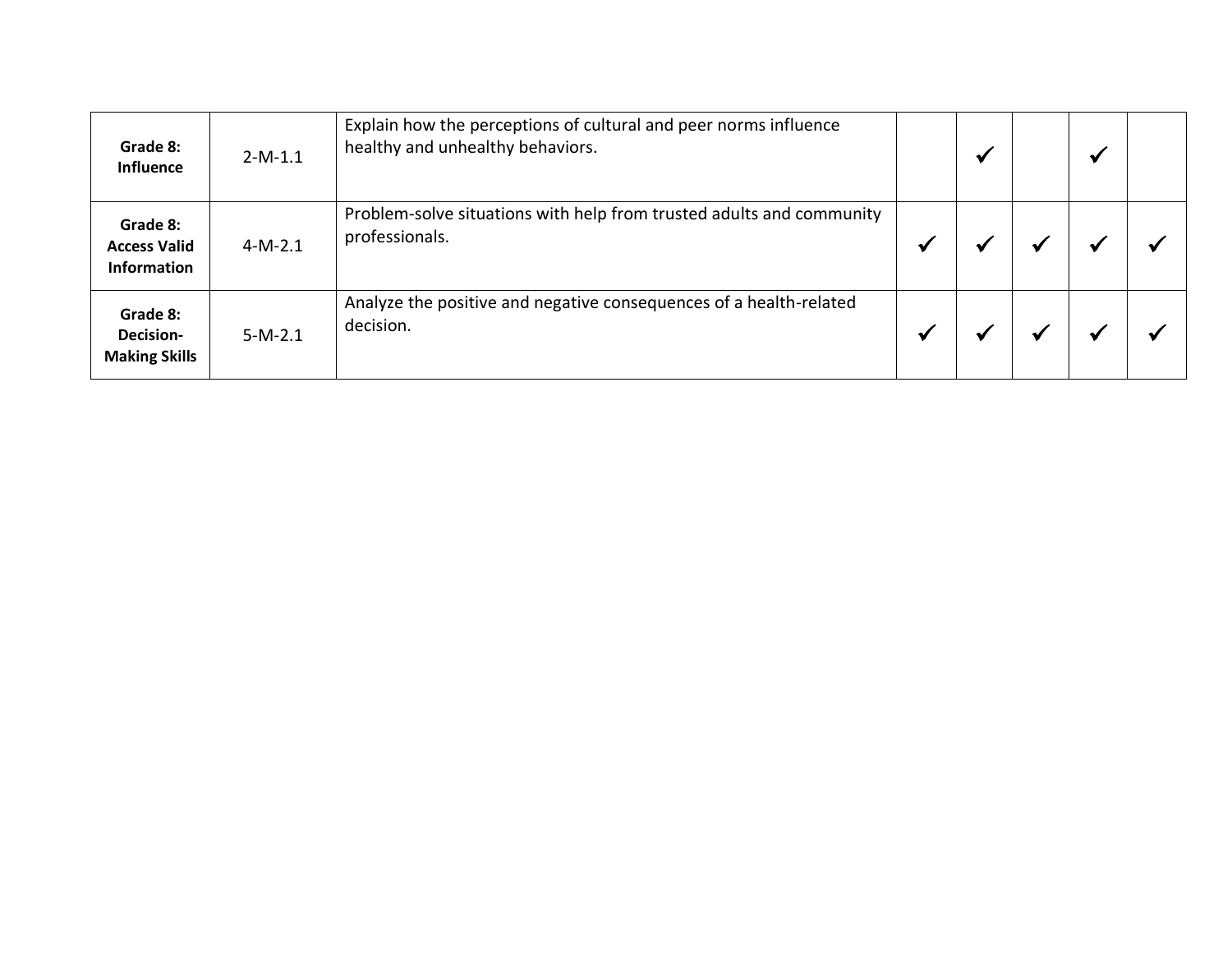|         |             |                                                                                                                                                   | <b>ECP Presentations</b>                     |                  |                              |                      |                                                  |  |  |
|---------|-------------|---------------------------------------------------------------------------------------------------------------------------------------------------|----------------------------------------------|------------------|------------------------------|----------------------|--------------------------------------------------|--|--|
|         |             | Louisiana Academic Standards<br><b>SCIENCE 7-8</b>                                                                                                | <b>Modern Agriculture</b><br>Environment and | Healthful Eating | Modern Animal<br>Agriculture | The Ethics of Eating | <b>Based Technologies</b><br>Plant-Based / Cell- |  |  |
| Grade 7 | 7-MS-ESS3-5 | Ask questions to clarify evidence of the factors that have caused the<br>rise in global temperatures over the past century.                       | $\checkmark$                                 |                  |                              | ✔                    |                                                  |  |  |
|         | 7-MS-LS2-4  | Construct an argument supported by empirical evidence that changes<br>to physical or biological components of an ecosystem affect<br>populations. | ✔                                            |                  |                              | ✔                    |                                                  |  |  |
|         | 7-MS-LS2-5  | Undertake a design project that assists in maintaining diversity and<br>ecosystem services.                                                       | $\checkmark$                                 |                  |                              |                      |                                                  |  |  |
| Grade 8 | 8-MS-ESS3-3 | Apply scientific principles to design a method for monitoring and<br>minimizing human impact on the environment.                                  | ✔                                            |                  |                              | √                    |                                                  |  |  |